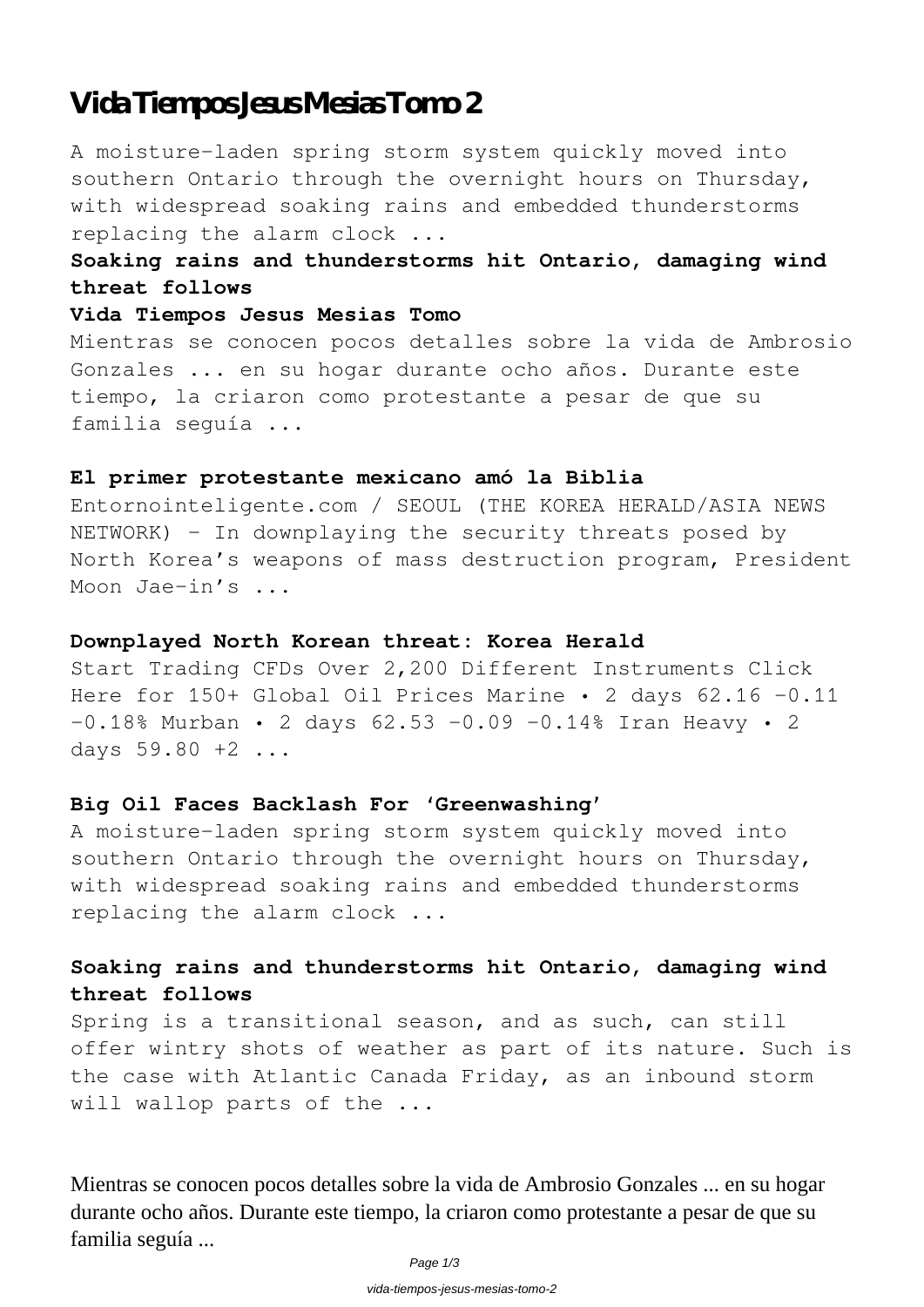Spring is a transitional season, and as such, can still offer wintry shots of weather as part of its nature. Such is the case with Atlantic Canada Friday, as an inbound storm will wallop parts of the ...

*Vida Tiempos Jesus Mesias Tomo Downplayed North Korean threat: Korea Herald*

### *El primer protestante mexicano amó la Biblia Big Oil Faces Backlash For 'Greenwashing'*

Entornointeligente.com / SEOUL (THE KOREA HERALD/ASIA NEWS NETWORK) – In downplaying the security threats posed by North Korea's weapons of mass destruction program, President Moon Jae-in's ...

Start Trading CFDs Over 2,200 Different Instruments Click Here for 150+ Global Oil Prices Marine • 2 days 62.16 -0.11 -0.18% Murban • 2 days 62.53 -0.09 -0.14% Iran Heavy • 2 days 59.80 +2 ...

# *Vida Tiempos Jesus Mesias Tomo*

*Mientras se conocen pocos detalles sobre la vida de Ambrosio Gonzales ... en su hogar durante ocho años. Durante este tiempo, la criaron como protestante a pesar de que su familia seguía ...*

# *El primer protestante mexicano amó la Biblia*

*Entornointeligente.com / SEOUL (THE KOREA HERALD/ASIA NEWS NETWORK) – In downplaying the security threats posed by North Korea's weapons of mass destruction program, President Moon Jae-in's ...*

*Downplayed North Korean threat: Korea Herald*

*Start Trading CFDs Over 2,200 Different Instruments Click Here for 150+ Global Oil Prices Marine • 2 days 62.16 -0.11 -0.18% Murban • 2 days 62.53 -0.09 -0.14% Iran Heavy • 2 days 59.80 +2 ...*

# *Big Oil Faces Backlash For 'Greenwashing'*

*A moisture-laden spring storm system quickly moved into southern Ontario through the overnight hours on Thursday, with widespread soaking rains and embedded thunderstorms replacing the alarm clock ...*

*Soaking rains and thunderstorms hit Ontario, damaging wind threat follows Spring is a transitional season, and as such, can still offer wintry shots of weather as part of its nature. Such is the case with Atlantic Canada Friday, as an inbound storm will wallop parts of the ...*